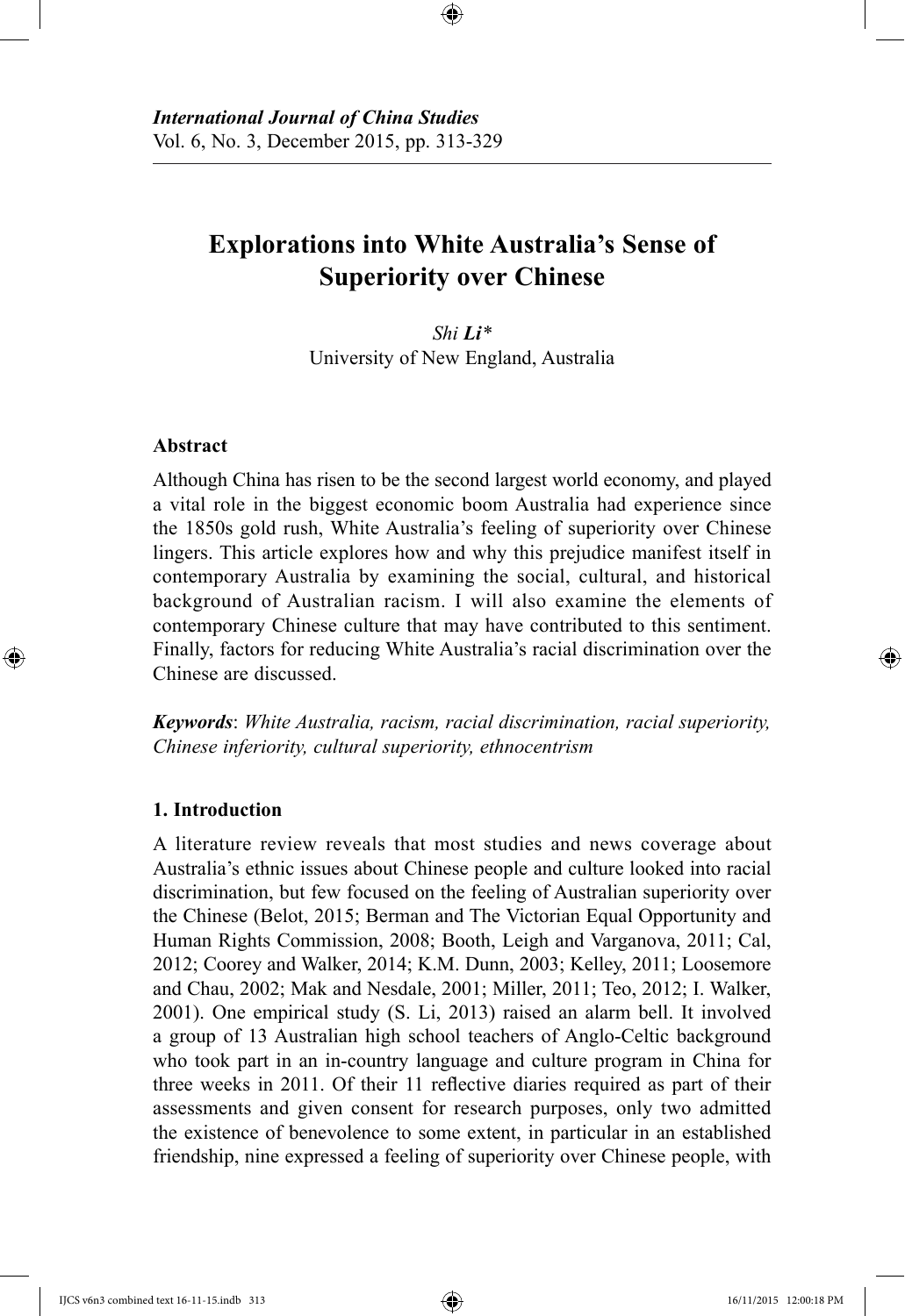⊕

one saying "on the whole the Chinese give the impression of being rude and noisy", and another announced that "the Chinese are a rude race" (p. 38). As current and prospective Chinese language teachers in Australian schools, the impact of these teachers' attitudes about Chinese people and culture on the young generations of Australians whom they will be educating cannot be underestimated. It could be judgmental to claim this is typical of all Australians, but the reasons behind their attitudes towards the Chinese need to be identified, described, and explained. Prior to examining the feeling of Australia's superiority over the Chinese, it is necessary to first distinguish the difference between racial superiority and racial discrimination.

⊕

Racial superiority is the ideological root of racial discrimination, while the latter is an enactment of the former, together they form the two integral parts of racism. The latter often draws most public attention and can be unveiled and judged by law. Examples of racism include assault, verbal abuse, and lower pay rates or employment benefits. Racial superiority is an attitude, characterised by contempt or condescension, which draws little attention from researchers and public media in light of its veiled nature and the legal difficulties in proving that an offence has been committed. This feeling of racial superiority may manifest itself, for example, by looking at a Chinese person in a contemptuous manner; being condescending or talking down to them as if they are of different intellectual level; or not showing them the same courtesies accorded to other White Australian. Due to the nature of racial superiority, unveiled and legal if not enacted into racial discrimination, this kind of attitude can be equally humiliating spiritually and on a much larger scale. As racial superiority in Australia is traceable back to the White Australia Policy, White Australia's superiority should be a proper term for racial superiority in the Australian context.

Despite little research and few news reports on White Australia's superiority, it is reasonable to assume that the number of people who hold such attitude without manifesting them is conceivably larger than those who have enacted it. A telephone survey in 2003 provided such empirical support. The telephone survey of 5056 residents from different ethnic groups in the states of Queensland and NSW revealed that 83 per cent of respondents admitted racism is a problem in Australia. Twelve per cent of Australians admitted candidly that they were racist (K.M. Dunn, 2003). Evidently, from crime figures, most of these self-confessed racists have not committed an offence, or perhaps these have not been reported. They may not have had an opportunity or lack the courage to commit a crime. Thus it can be concluded that White Australia's superiority is more widespread than racial discrimination. Of course, White Australia's superiority does not specifically target Chinese people. However, as one of the two largest victims of racial discrimination in Australian history (the other group being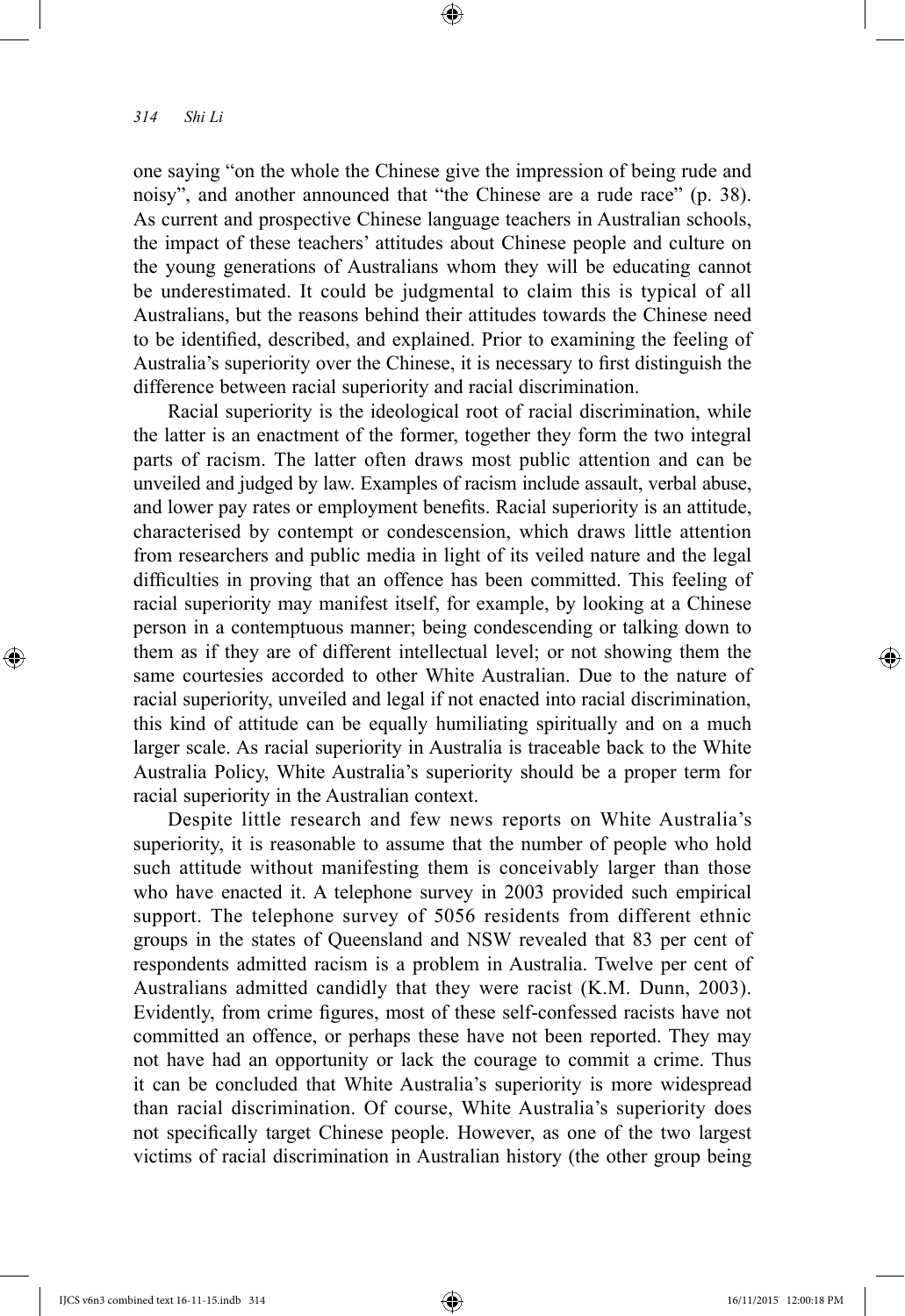indigenous Australians) and the largest Australian minorities accounting for 4.3 per cent of its overall population (Australian Bureau of Statistics, 2013), the Chinese ethnic group is the main target of White Australia's superiority. The following example provides a view to the subtlety of White Australia's superiority occurring in daily life. On the 8th September, 2010 *Cairns Post*, a newspaper article titled "In CHINA Syndrome – Our Newest Market But Are We Letting Them Down?" reported a series of public lectures organised for tourism practitioners about the understanding of Chinese tourists' behaviours. In these lectures, an Australian expert with an Anglo-Celtic name, in giving some Chinese cultural tips, stressed that pushing in was a normal habit in China, as it was the only way people could get served; he added that this should be respected. Superiority was carefully veiled in his accommodating attitude. In sum, White Australia's superiority is veiled and could be more widespread than realised.

⊕

Compared to White Australia's superiority, racial discrimination, the enacted White Australia's superiority, continues to linger, though the policy of multiculturalism has been established and Australians in general appear to behave in a friendly and polite manner. News coverage and studies suggest that the Australian melting pot is not as successful as thought. On 11th October 1988, the *Herald Sun*'s article "Union's plea: racism not all right on site" revealed that Asian workers were forced to eat in separate locations and work longer hours, and "cheated" out of legal rights to employment benefits and compensation, fair rates of pay, and safe working conditions. Of those workers, most were Chinese. In 2007, a large-scale field experiment to measure labour market discrimination in Australia found clear evidence of discrimination against Chinese and Middle Easterners. The researchers randomly submitted over 4000 fictional applications for entry-level jobs, varying only the name as an indicator of ethnicity. They found that Chinese and Middle Easterners submitted at least 50 per cent more applications in order to receive the same number of call-backs as Anglo candidates (Booth *et al.*, 2011). Most recently, the Australian Capital Territory (ACT) government was found guilty of racial discrimination for rejecting the internship application of a 51-year-old Chinese migrant with a master's degree in neurology and 17 years of professional experience (Belot, 2015). Such cases of discrimination against ethnic minorities, Chinese particularly, at work places were disclosed in other reports (see e.g. Berman and The Victorian Equal Opportunity and Human Rights Commission, 2008; Healy, 2010; I. Walker, 2001).

Racial discrimination may also express itself as resentment towards the new rich. The *Sydney Morning Herald* (Cal, 2012) reported that on a Sydney train on 23rd April 2012, two Chinese international students were robbed and assaulted by a group of teenagers believing they had money. On 18th August

⊕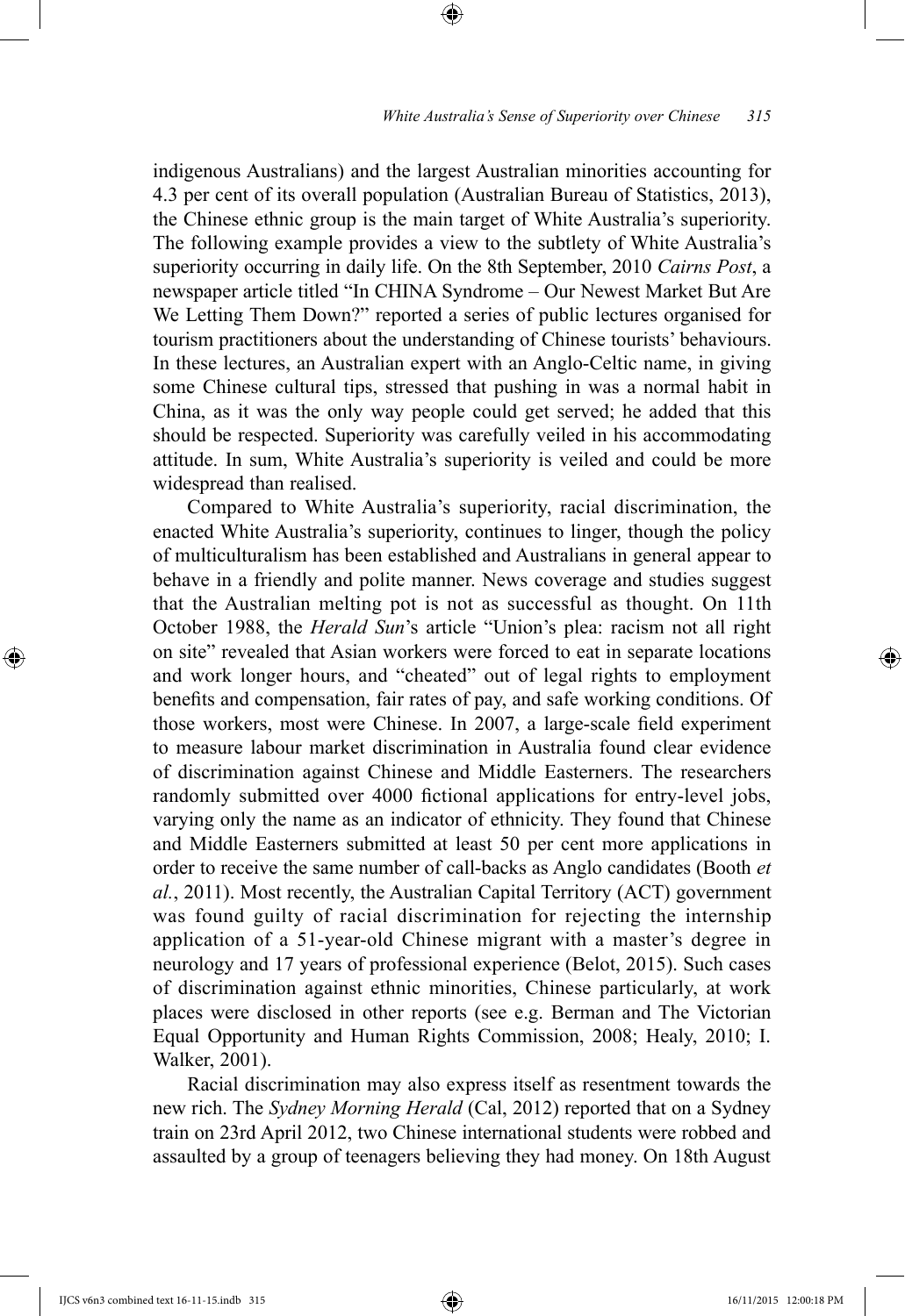⊕

2014 on an Australian Broadcasting Corporation (ABC) TV program, Clive Palmer, Australian mining magnate and the leader of the Palmer United Party in the Australian Federal Government, labelled his Chinese business partners "mongrels" and "bastards" over a dispute about his election campaign funds, though he soon diverted it to the Chinese Communist Party Government (Coorey and Walker, 2014). All these studies and reports indicate that White Australia's superiority, which drives racial discrimination, is clear and present in an unveiled form.

⊕

To counter White Australia's superiority and racial discrimination, the Australian Government has not responded adequately. In 2011, the Australian Government continued to ignore a call made on 30th June 2011 from the Chinese-Australian community to apologise for discrimination inflicted on their forebears some one hundred years ago (Kelley, 2011; Miller, 2011). This was in the wake of the Chinese in New Zealand in 2002, Canada in 2006 and California in 2009 receiving apologies and reparations for discriminatory policies, and also following Kevin Rudd's apology to the Australian Aboriginal people in February 2008. The Government's cold-shoulder towards the Chinese minority may be due to financial and political considerations, and is not indicative of the Government's sense of superiority over Chinese. This does nevertheless indicate that the Australian Government has not made the utmost effort to wipe out racial superiority and racial discrimination.

Having elaborated on the current situation of White Australia's superiority and its enacted form, racial discrimination, we now turn to the exploration of its root causes. White Australia's superiority may have many roots, politically, economically, socially, culturally, and even in language. This article focuses on its social and cultural sources. To expose the reasons that lie behind the veiled White Australia's superiority over Chinese, constructivism, the anthropologist view of culture, and racism will first be addressed in order to establish a theoretical basis; then Australia's history of racial discrimination will be revisited to examine its social and cultural roots; followed by the reflection of relevant elements of contemporary Chinese culture that may nurture this sentiment. Finally, factors to reduce White Australia's superiority are discussed.

## **2. Theoretical Framework**

The socio-cultural constructivist view is adopted for examining the social and cultural roots of White Australia's superiority. Constructivism holds that individuals and social activity bear the socially and culturally situated nature, and is the outset of cognitive processes (Cobb, 1996). In Vygotsky's (1979) words, the individual dimension of consciousness is derivative and secondary to its social and cultural dimension. According to constructivism,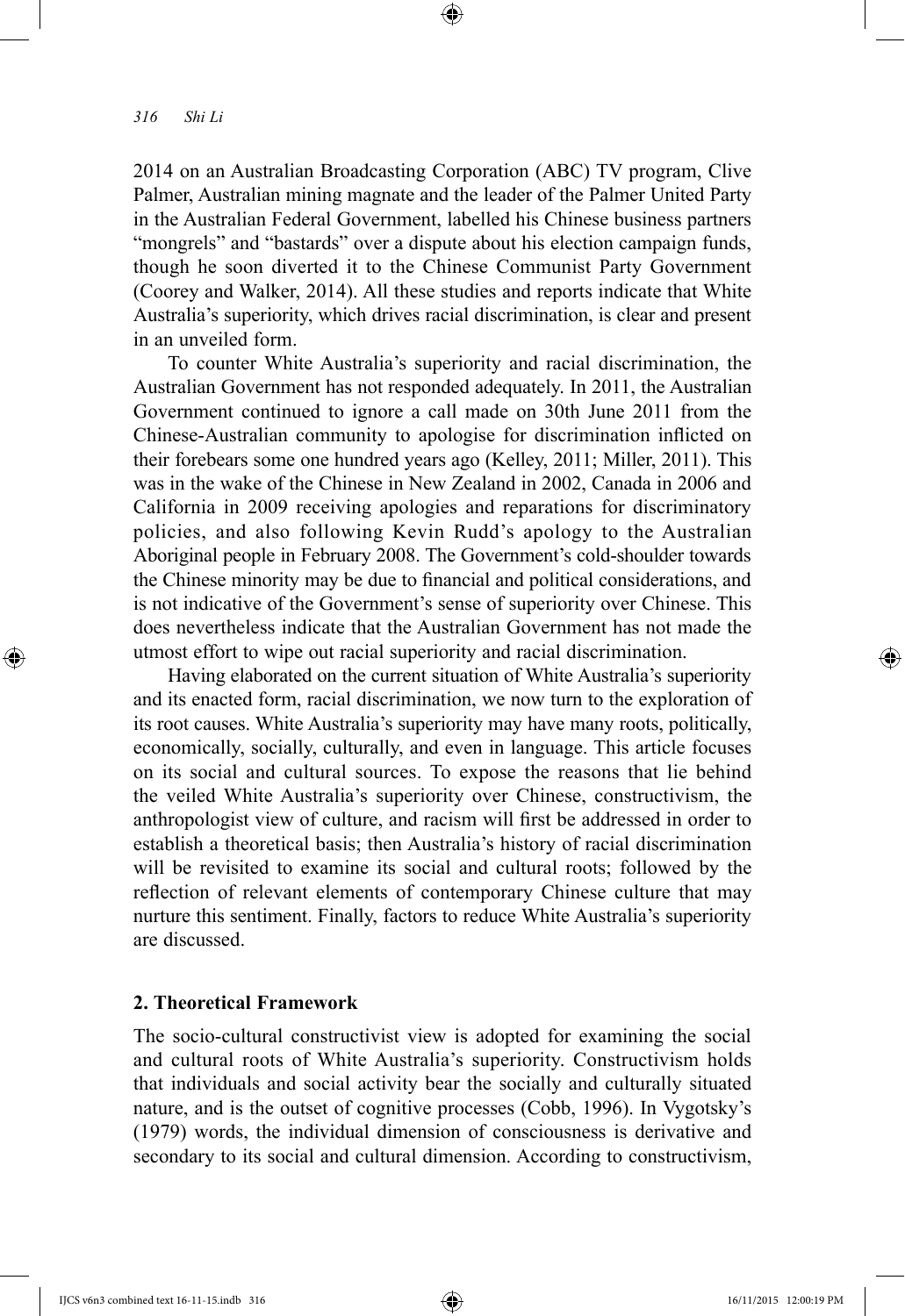White Australia's superiority was only able to develop in its specific social and cultural settings. Without this unique social and cultural background, White Australia's superiority would not have existed. Therefore, examining the social and cultural elements that bred this mentality holds the key to understanding it.

⊕

Margaret Mead's (1942/1943) anthropological view of culture echoes the constructivist view on White Australia's superiority from a cultural perspective. Margaret Mead states that "(w)e are our culture" (p. 21) and argues that it is "not blood, but upbringing which determines all of … [our] way of behaving" (p. 20). In this sense, culture is the attribute of the community or country in which we grew up, so that whatever we may be in the future and whichever community or country we may end up in, we are still of our own culture. This view of culture underscores the uniqueness of people who are brought up in particular communities, and this distinguishes them from other communities or countries. The anthropological view of culture further indicates the importance of external environments in developing human behaviour.

To discuss the development of human behaviour, we cannot avoid the topic of nature versus nurture that centres on the relative contributions of genetic inheritance and external factors to human development. A review of the research literature shows that although the field of behavioural genetics has demonstrated the importance of heritability to intelligence and personality, external factors play an important part in these psychological traits and the shaping of one's behaviour (J. Dunn and Plomin, 1990; Hergenhahn, 2005; Steen, 1996). This conclusion furthers the anthropological view of culture that one's behaviour is nurtured by environmental factors or shaped by the community in which one is brought up.

Constructivism and the anthropological view of culture squarely repudiate the rationale of racism that the white race is more civilised. It is necessary to briefly review what are the arguments that justified racism and refute them. The late eighteenth century's industrial revolution equipped western European countries with clearly advanced technologies and economies. With the power of science seeming to confer legitimacy, the idea of race appeared a credible way of thinking about people and the differences between the white, and the black and coloured races (Stocking, 1968/1982). Theodore Roosevelt, America's 26th President (1901-1909) once proclaimed that if a "lower" race had impressive industrial and military capacity, this would mean that they were civilised: "We should then simply be dealing with another civilised nation of non-Aryan blood" (cited from D. Walker, 1999, p. 47). The correlation between cause and effect for evolution between advanced technology and a superior, civilised race seemed to have been well established. Racism became the pretext for colonisation in the 19th century –

IJCS v6n3 combined text 16-11-15.indb 317 16/11/2015 12:00:19 PM

⊕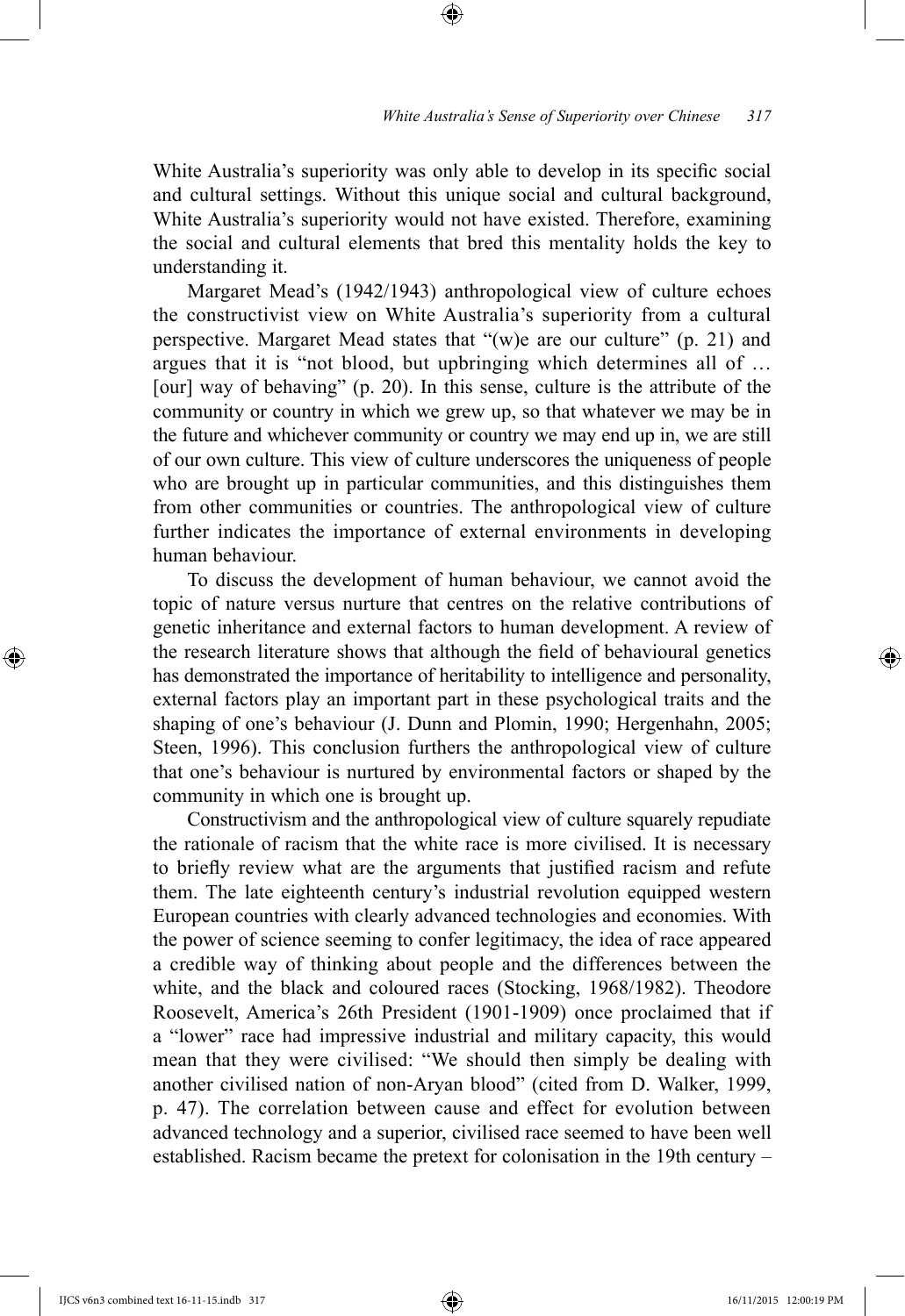⊕

to bring the benefits of civilisation to "savage natives", and in World War II to purify the gene pool. With the former constantly meeting with local national liberation movements and the latter resulting in huge tolls in human lives and assets, racism created human disasters rather than a peaceful and civilised world. In the meantime, racism has been seriously challenged by the rising Asian countries. In the late 19th century, Japan became an industrial country. In the 60s and 70s of the last century, the four Little Asian Tigers (Singapore, South Korea, Taiwan, and Hong Kong) created an economic miracle. In 2008, China became the second largest economy in the world after only thirty years' reform. According to the latest Bloomberg Rankings on innovation (2014), out of the top ten innovative countries in total scores, four countries or regions are from Asia, namely, South Korea, Japan, Singapore, and Taiwan, with South Korea ranking the first. In its sub-rankings of High-tech Density, China, Taiwan, South Korea, and Japan, came 2nd, 3rd, 4th and 8th, respectively. The rise of Asia technologically and economically has proved racism theoretically groundless. Therefore, technology and economic development are not related to race at all, and race has nothing to do with civilisation.

⊕

With the theoretical support of constructivism and the anthropological view of culture, and knowledge about the cause of racism bankruptcy, we are now in a better position to explore how White Australia's superiority was developed in its social and cultural setting.

# **3. Social and Cultural Roots of Racial Discrimination in Australia**

Australia is seen as a vulnerable, under-populated nation. Located in the Pacific Ocean, closest to Asia, and at the centre of great strategic risk of conflict between West and East, Australia is a so-called outpost of Europe. With the influx of Chinese migrant labourers during the gold rush in the 1850s, the result of China being invaded by Britain in 1848 and forced to open its door to Western powers, suspicion, fear and enmity has grown among many Australians. "Chinese were regarded as frugal and would eke out a livelihood in circumstances few Europeans would endure, which it was feared would pose a threat to the working conditions and wages of Australians" (D. Walker, 1999, p. 36). It is against this background that systematic discrimination against Chinese, regarded as lesser human beings, continued for nearly 120 years until 1973 when the White Australia Policy was abolished.

In 1855, the first *Chinese Exclusion Act* was passed in Victoria, stipulating that a ship with ten gross tonnage capacity could only permit one Chinese passenger; this was later increased to five hundred gross tonnage capacity permitting one person. Resentment among white labourers in the New South Wales gold mines gave rise to the Lambing Flat Riots in 1861 when Chinese workers were driven out of the mines by European settlers.

IJCS v6n3 combined text 16-11-15.indb 318 16/11/2015 12:00:19 PM

↔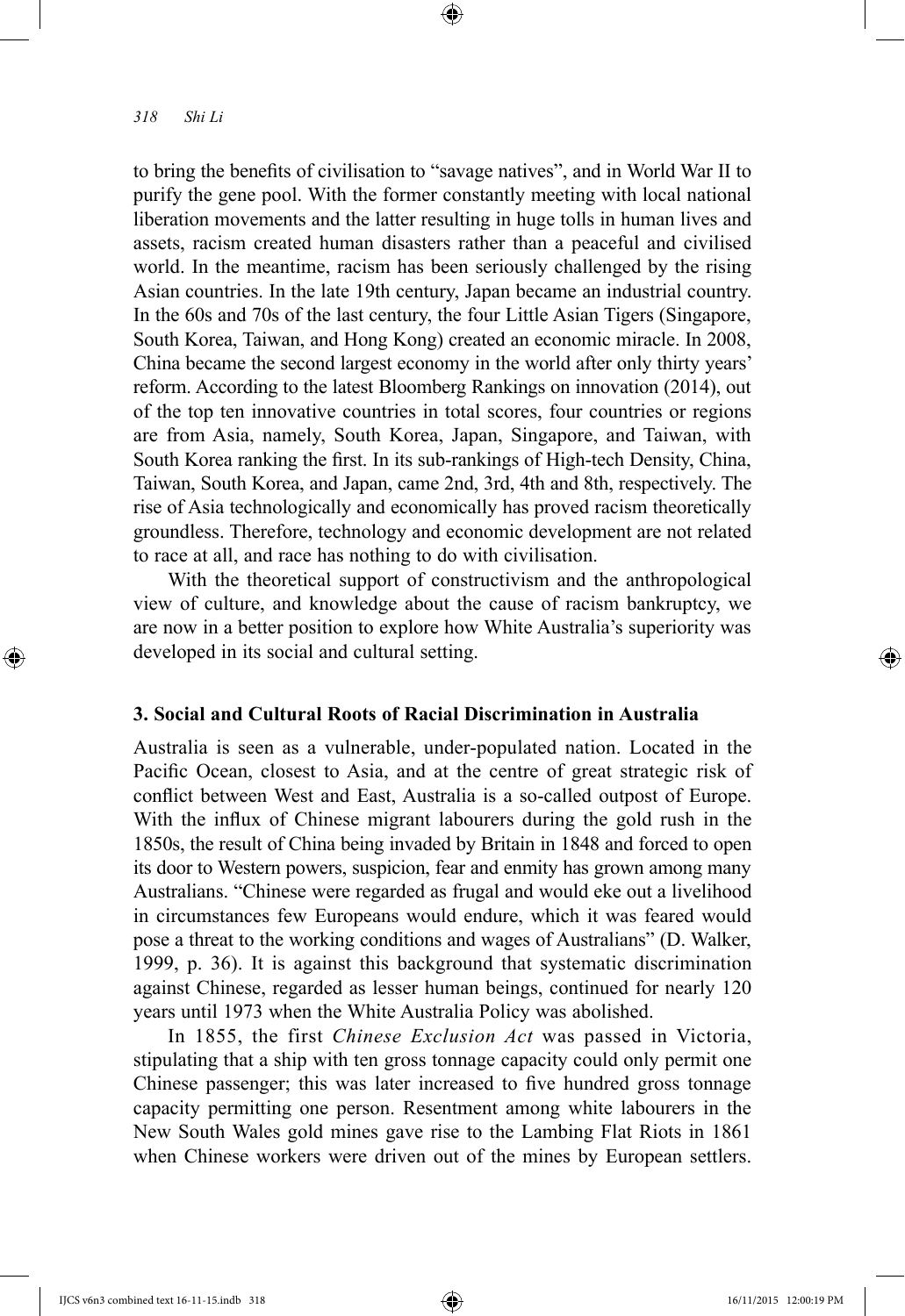Soon after, parliaments in other states and territories, including New South Wales, Queensland, and the Northern Territory, passed similar acts to the *Chinese Exclusion Act*. This occurred in the 1870s and 1880s when social Darwinism prevailed in Australia providing it a world view which gave race the primacy of place (Broome, 1994). These acts applied a head tax to Chinese entering Australia as well as regulated the number of Chinese passengers a ship was allowed to carry. These acts led to the passage of the *Immigration Restriction Act of 1901*, also called the White Australia Policy. Although the White Australia Policy was said to restrict non-white immigration to Australia with a dictation test, it mainly targeted Chinese ethnic groups. There was great concern regarding the abundance of the natural resources of Australia and a determination to prevent these resources from being shared with the Chinese in light of the size of the Chinese population in Australia (Li, 1895). Even after World War II, under economic imperatives, population-hungry Australia still only opened its gate to European settlers under an ethnocentric slogan, "Populate or Perish"; the aim being to fill Australia with Europeans or else risk having it overrun by Asians (Strahan, 1996). In the 1960s, when the Australian Government had to choose between a rising Asia, the objectionable image of discrimination in the world, and lack of population for social and economic survival and development, restrictions on people based on their origin began to be repealed. It was not until 1973 when the White Australia Policy was finally abolished.

⊕

From the mid-19th century up to 1973, hatred and fear of the Chinese became the social and cultural atmosphere of the times and Chinese immigrants suffered varying degrees of hostility and denigration. Most of the known vices were attributed to Chinese, often portrayed as gamblers, drug addicts, and moral degenerates with disease. For example, in the novel *White or Yellow* (2011) written by William Lane, a writer and a powerful figure in the Australian Labour movement in the late 1880s and early 1890s, Chinese men were portrayed as typically complex, sensual and calculating. Their internalised world was one of debasement and moral pollution, where lusts were nourished by fantasies of racial domination and fuelled by never-to-beforgotten humiliations at the hands of Europeans. When William saw a white girl ruined by opium, seen living with Chinese in a cramped, foul smelling room in an opium den near Brisbane's Queen Street, he was so outraged as to destroy every opium den he could find, and drive out the Chinese. This novel deliberately ignore the fact that it was the British who brought opium to China, forcing the Qing Dynasty to open its doors for trade. This triggered a series of wars over the Qing Dynasty by the Western powers that caused the Chinese to flee to Australia and other countries.

Under the impact of racial discrimination policies, in particular the White Australian Policy, not only did the Chinese suffer a huge numerical loss due

IJCS v6n3 combined text 16-11-15.indb 319 16/11/2015 12:00:19 PM

⊕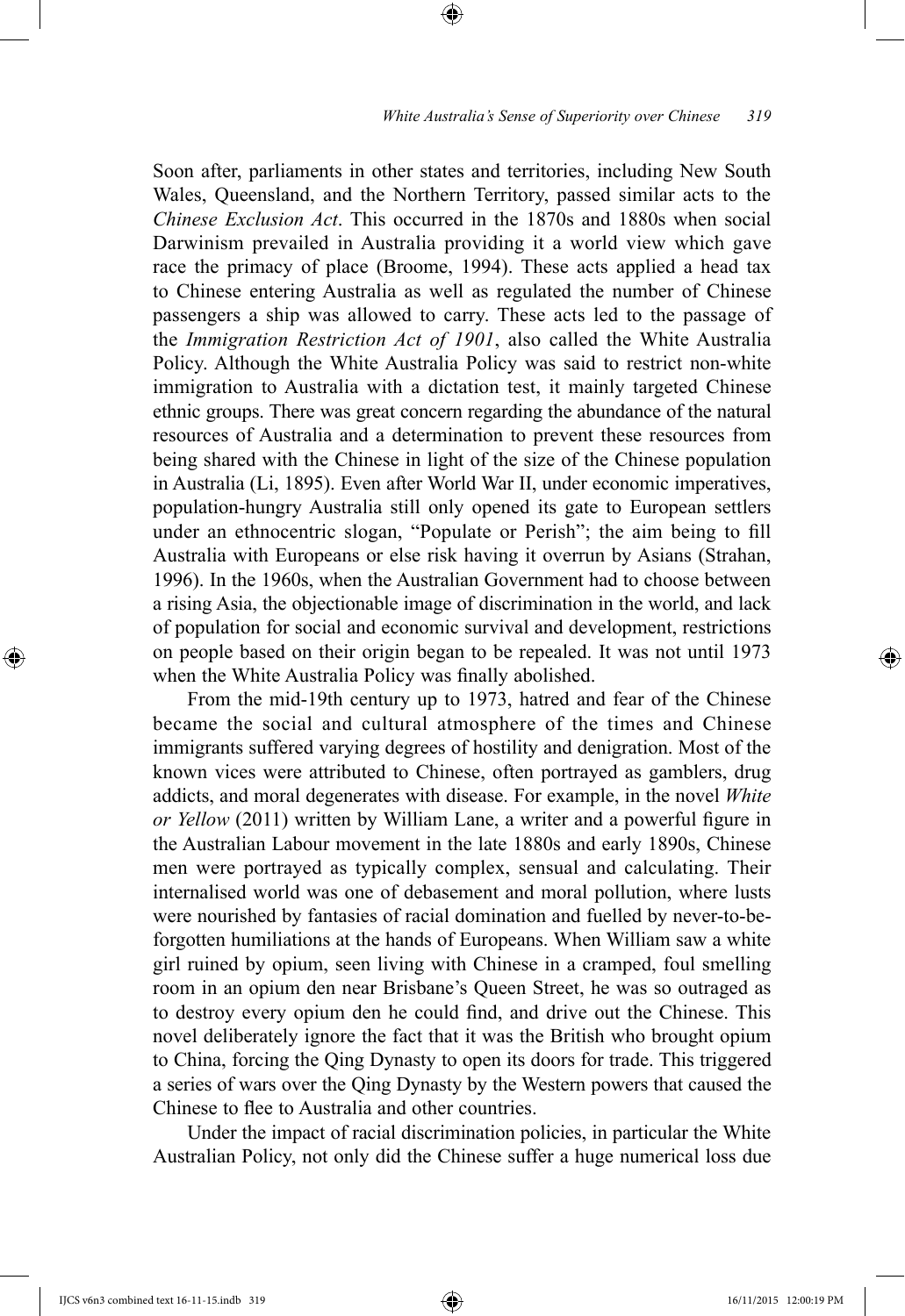⊕

to discriminative laws, they were also forcibly separated from their families. By the end of the 1930s, the Chinese-born, who once formed the largest of the non-European groups, had declined by more than 56 per cent (Palfreeman, 1967). The administration of the White Australia Policy, due to the tyrannies of petty officialdom, exercised power in a capricious manner (Markus, 2004). The following example may help better understand the situation Chinese people were subjected to. According to *The Sydney World Newspaper* on 21st September 1932 a young Queensland woman married a Chinese man in Townsville and went with him to China where she was treated badly by her husband and his family. After having a baby, the woman was forced to work in the rice fields like a "coolie" and it was said that she lived under conditions that "an Australian would scorn to allot to a diseased dog" and that her child was taken away by her husband's Chinese wife. Eventually, the woman was rescued from China. Yet the surviving documents, personal letters and photos suggested a different scenario. The woman loved her husband, and her husband had a deep affection for her. The only unpleasantness she experienced was the jealousy of her husband's Chinese wife towards her new-born baby. She spoke publicly about her experiences in an attempt to counter what the press were saying about her and her family and implored the Australian Government to allow her husband to return to reunite with her and their child in Australia. However, Government officials and the press dismissed the genuineness of her feelings and desires, and did not make allowances for her plight of not having her husband around to support the family (Sleeman, 1933).

⊕

Establishment of diplomatic relations between Australia and China in December 1972 brought an end to the White Australia Policy in the following year, and ushered in dramatic changes to bilateral relations in economy, science, education and culture; yet White Australia's superiority lingers. In the late 1990s, by advocating an end to multiculturalism and a revival of Anglo-Celtic cultural traditions, Pauline Hanson was elected to the Australian Federal Parliament. In 1998, her One Nation Party won nearly one quarter of the votes in the Queensland state election. Pauline Hanson's popularity, though just for a few years, shows that racial supremacy was still evident in some, in particular the lower and middle classes, who were unhappy with multiculturalism where Asians were perceived as exploiting the wealth of Australians. "The Pauline Hanson outburst of the 1990s shows that the racism so malignant in the 19th Century Australia still festers in some" (Ewins, 2006, p. 356).

# **4. Nurtured by Contemporary Chinese Culture**

Contemporary Chinese culture is a mixture of conflicting ideologies drawn from Communism, traditional Chinese culture, and Western values (Guo, 2012), which may be a hindrance than help in countering White Australia's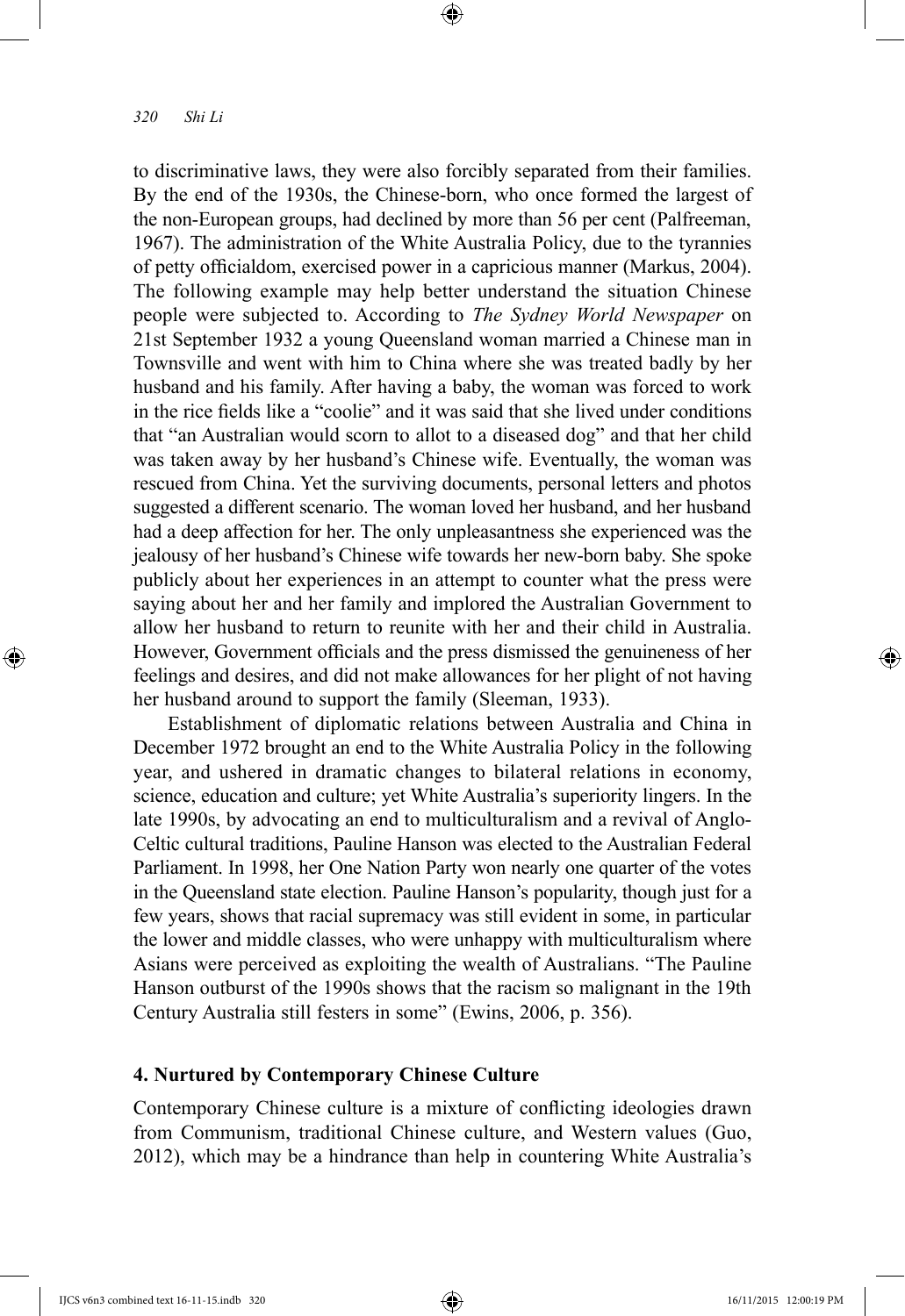superiority. This section will explain why contemporary Chinese culture may have contributed to the nurturing of White Australia's superiority. First, we need to look at what are the major characteristics of contemporary Chinese culture.

⊕

Perhaps, the most recent catchword in China, "having money, being wilful" (*youqian, renxing* in Chinese) best represents contemporary Chinese culture which is a result of authority by men with the conflicting ideologies of communism, traditional Chinese culture and Western values. On one hand, the main tenets of communism such as class struggle and egalitarianism practised in the first 30 years of the Mao era was covertly abandoned and replaced by once-denounced traditional Confucian harmony and hierarchy in the latter 30 years of reform. And the Party publicly advocates the capitalist "to get rich is glorious" while, in the meantime, censoring Western values of democracy and liberty. As a result, people are left with no faith but the intention to make money. On the other hand, despite being a self-proclaimed legal society, the Chinese Communist Party put its interests above the law and the people. Party officials and associates willfully bend the rules to pursue corrupted gains. They indulged in illegal business practices and production of counterfeit and shoddy merchandise, paying little regard to health or environmental regulations, resulting in contaminated food and polluted environments.

With no faith and a "money talks" philosophy contemporary China has descended into a broad and deep moral crisis. People care for nothing but their personal wellbeing. Lack of trust and care is pervasive in the society. People dare not help an elderly person who has fallen in the street for fear of being extorted. Some people spit, litter on the street, jump the queue, talk loudly in public places… (Guo, 2004: "The moral crisis in China: Part I – Seven areas that showcase China's moral crisis", 2012: "The moral crisis in China: Part II – Traditional Chinese culture", 2012: "The moral crisis in China: Part III – How the Communist Party destroyed the Chinese spirit", Si, 2010; Xu, 2014; Yeung, 2011; Zha, 1995).

Moral crisis tarnishes the once splendid Chinese culture and feeds White Australia's sense of superiority. Not only do Anglo-Celtic Australians develop superiority after their visits to China, as described above, but those who has little contact with Chinese may also develop a sense of superiority by interacting with Chinese tourists or observe their impolite behaviours such as the aforementioned cultural tip about Chinese pushing in the *Cairns Post*. Sadly, it may eventuate that as contact with the Chinese increases, White Australia's sense of superiority also worsen. The Lowy Institute Poll in 2014 may be a reflection of this mentality with Australians' favourable feelings towards Chinese reported as being 7 per cent lower than their feelings towards the Japanese (Oliver, 2014).

IJCS v6n3 combined text 16-11-15.indb 321 16/11/2015 12:00:19 PM

⊕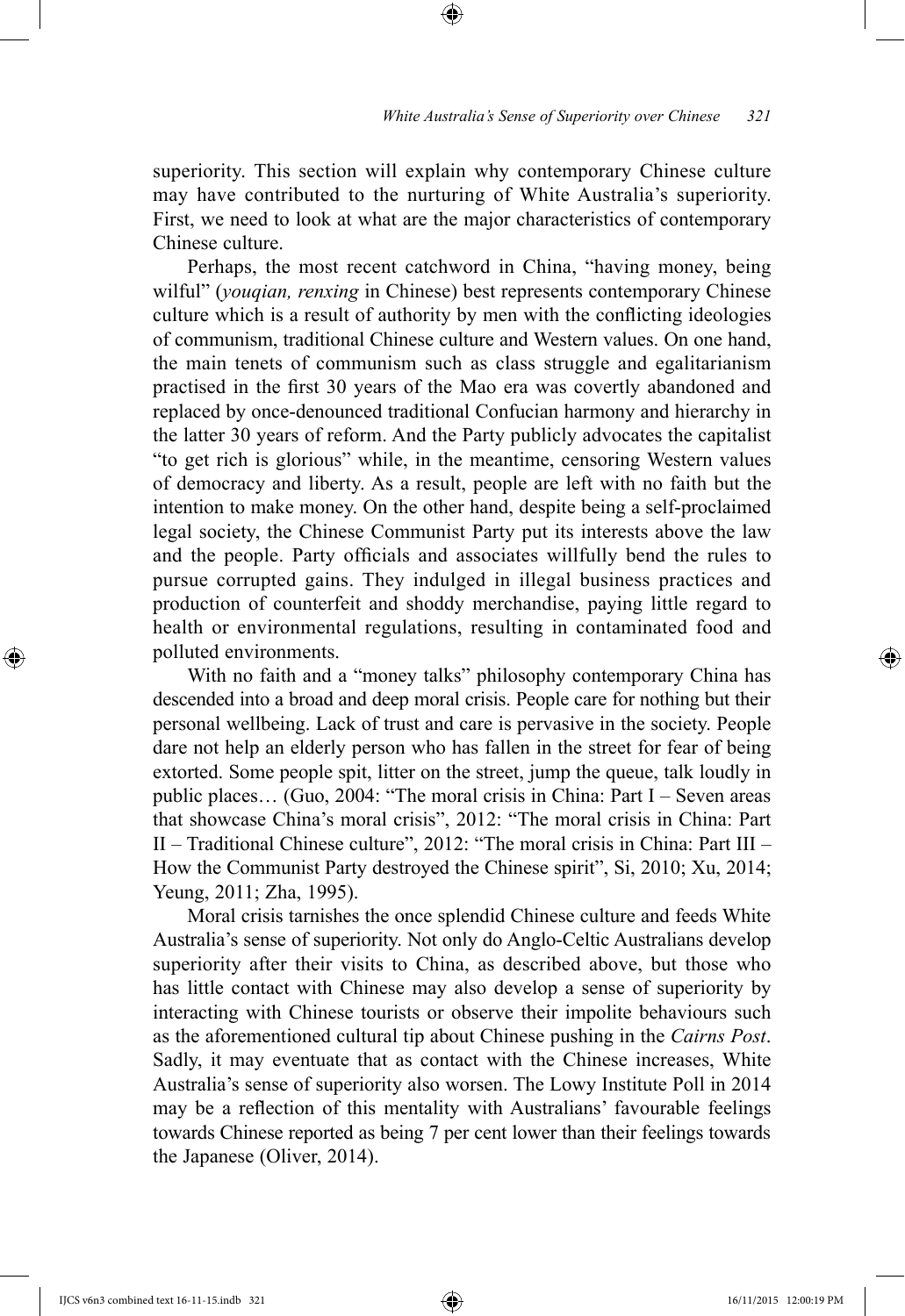⊕

The fact that some individual Chinese look up to Westerners or white people and worship things Western may further heighten White Australia's sense of superiority. The mentality of some Chinese who look down upon their own but look up to Westerners stealthily made a comeback after the reform. The following four examples may give a good understanding of this mentality. In 1999, an incident stirred up public sentiment; an overseas Chinese reported that on the 18th August at the Baijia supermarket in Shanghai, Chinese customers with bags were refused entry while Westerners were seen sauntering in with bags. When the Chinese went to complain, the manager responded: "That is because Chinese are of poor moral fibre, whereas foreigners are of better moral fibre" (Gu, 1999, p. 88). This ignited public anger. One said that was reminiscent of the notorious placard in the old semi-colonised China, hung up by the gate of Huangpu Park, which said "No Admittance to Chinese and Dogs". On the 14th May 2012, when a Russian cellist refused to withdraw his bare feet placed on the front seatback, and insulted a women passenger in Chinese, a train police officer who later arrived on the scene reportedly told the woman, "Forget it. He is an artist" (Xinhua, 2012). On 17th February 2012, according to Central China Radio, Chinese police found the lost bike of a Japanese man within 24 hours in Wuhan. The *Southern Metropolis Daily* reported that on 4th January 2014, the police helped find the lost bag of a Canadian left in a cab in Guangzhou within 20 minutes. These occurrences caused lamentation among Chinese netizens who wished they could receive the same treatment. The comments made later by the Japanese traveller who lost his bicycle may give some insight of this mentality:

⊕

A situation I came across many times, in particular in small cities. When I bought things in a small shop, perhaps due to my appearance and also my effort to use Chinese language to ask: "I want this", the shop owner's attitudes were very bad and impatient, sometimes, might urge me: "leave quickly if do not buy". Then I switched to Japanese. When they found I was a foreigner, their attitudes changed dramatically, not only being warm and also asking me where I came from and went to, and showed me directions. Perhaps my identity of foreigner did help a lot. So later on I started to use Japanese to say hello first.

Although in Japan, we are very nice to foreigners, but also nice to each other. However, Chinese are extraordinarily nicer to foreigners and I wish Chinese would be nicer to each other. (Z. Li, 2012)

In fact, idolising Westerners happens in China as well as in Australia. It is not unusual to see whites receive better service than Chinese at shops and restaurants run by Chinese.

Besides looking up to Westerners, other actions such as worshiping Australian goods, Chinese women marrying white men and Chinese girls making their faces look more Western may also nourish White Australia's

IJCS v6n3 combined text 16-11-15.indb 322 16/11/2015 12:00:19 PM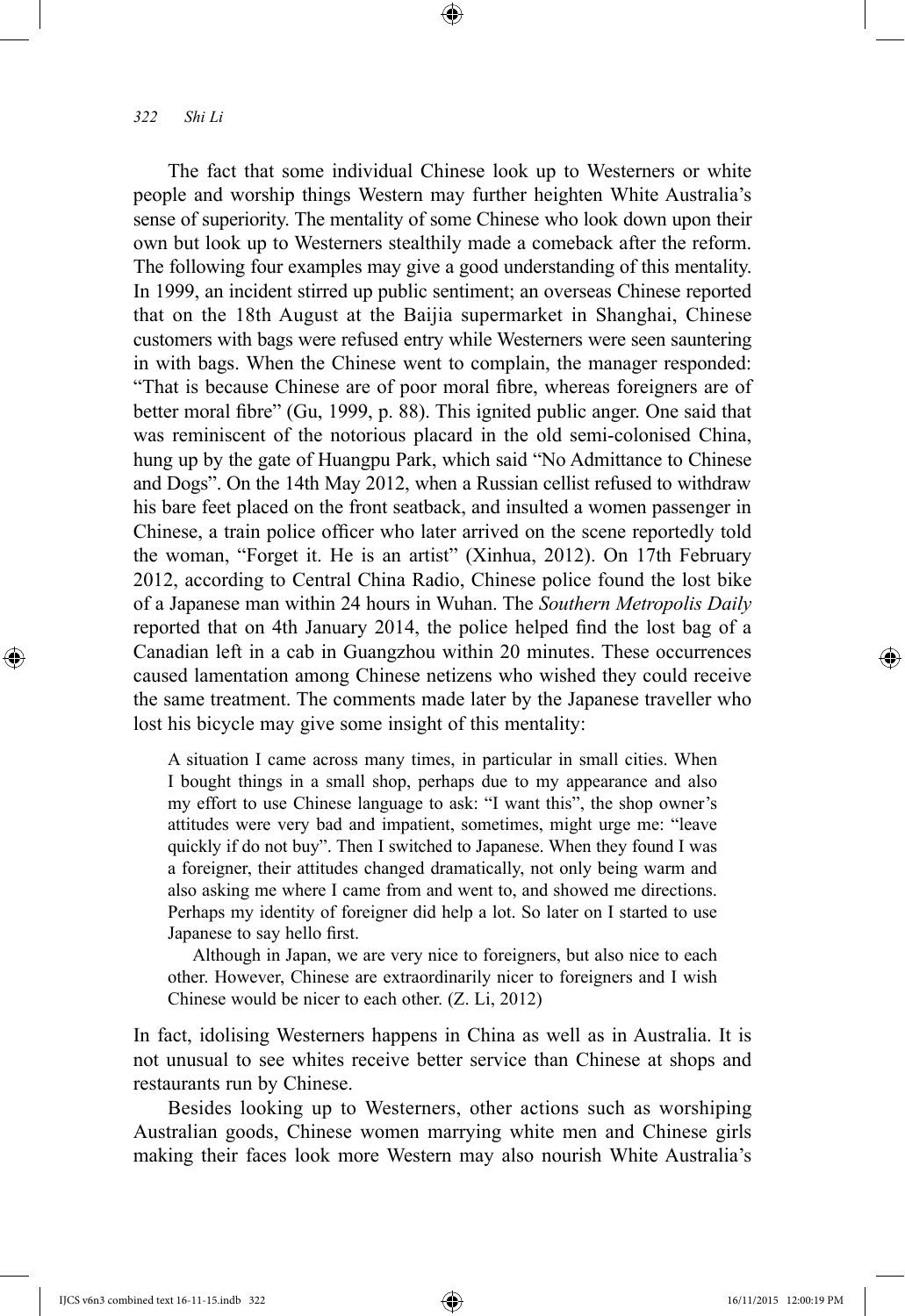superiority. In October 2007, an online survey of 2563 respondents conducted by the *Chinese Youth Daily* in conjunction with Sina, one of the largest Chinese media companies, showed that 59.2 per cent of Chinese youth had an inclination to worship things Western (Xiao and Zhou, 2012). Things seem to have become worse in recent years due to ceaseless food contamination scandals. Chinese prefer to buy Australian-made goods such as milk powder, fruits, and wine. In addition, mixed marriages of Chinese females marrying Australian-born men accounted for as much as 15 per cent of the total number of Chinese women married in Australia over the last five years (Australian Bureau of Statistics, 2014) (though this percentage included Australian-born Chinese), according to the Australian Bureau of Statistics. Some Chinese girls are also opting for plastic surgery to make them look more Western ("Plastic surgery so drastic they can't get past airport security! How Chinese women are flying to South Korea for a more 'Western' face," 2014). These cultural trends may further nurture White Australia's superiority.

⊕

Last but not least, the Chinese thinking of "saving face" (*mianzi*) in Australia may also indulge White Australia's superiority. A low level of explicit racial discrimination was found in Mak and Nesdale's (2001) selfreported survey of 372 ethnic Chinese migrants in Australia, because "some Chinese respondents may find it embarrassing to admit to being a target of racial discrimination…. Indeed, humiliating experiences … are often associated with shame and guilt among the Chinese" (p. 2643). Mak and Chan (1995) believe it is a typical Chinese way of dealing with these incidents, that is to try to keep them within the family. The Chinese thinking of "saving face" prevent them from taking up the challenge and actively engaging themselves in challenging White Australia's superiority.

In sum, the elements of contemporary Chinese culture, featuring moral crisis, looking up to Westerners, worshiping things Western, Chinese females marrying Australian men, and also some Chinese females craving for Western appearances, may play an important role in nurturing White Australia's sense of superiority.

# **5. Discussion**

⊕

White Australia's superiority over Chinese was developed through its unique social and cultural background in history and is further nurtured by some elements of contemporary Chinese culture. Is it possible to eradicate it? Perhaps yes, but will it be an easy undertaking? In this section, strategies aimed at reducing White Australia's superiority will be discussed, in terms of education, communication, and development of China.

Education will help tackle its social, cultural, and language roots. Education refers to school and university education including Chinese language

IJCS v6n3 combined text 16-11-15.indb 323 16/11/2015 12:00:19 PM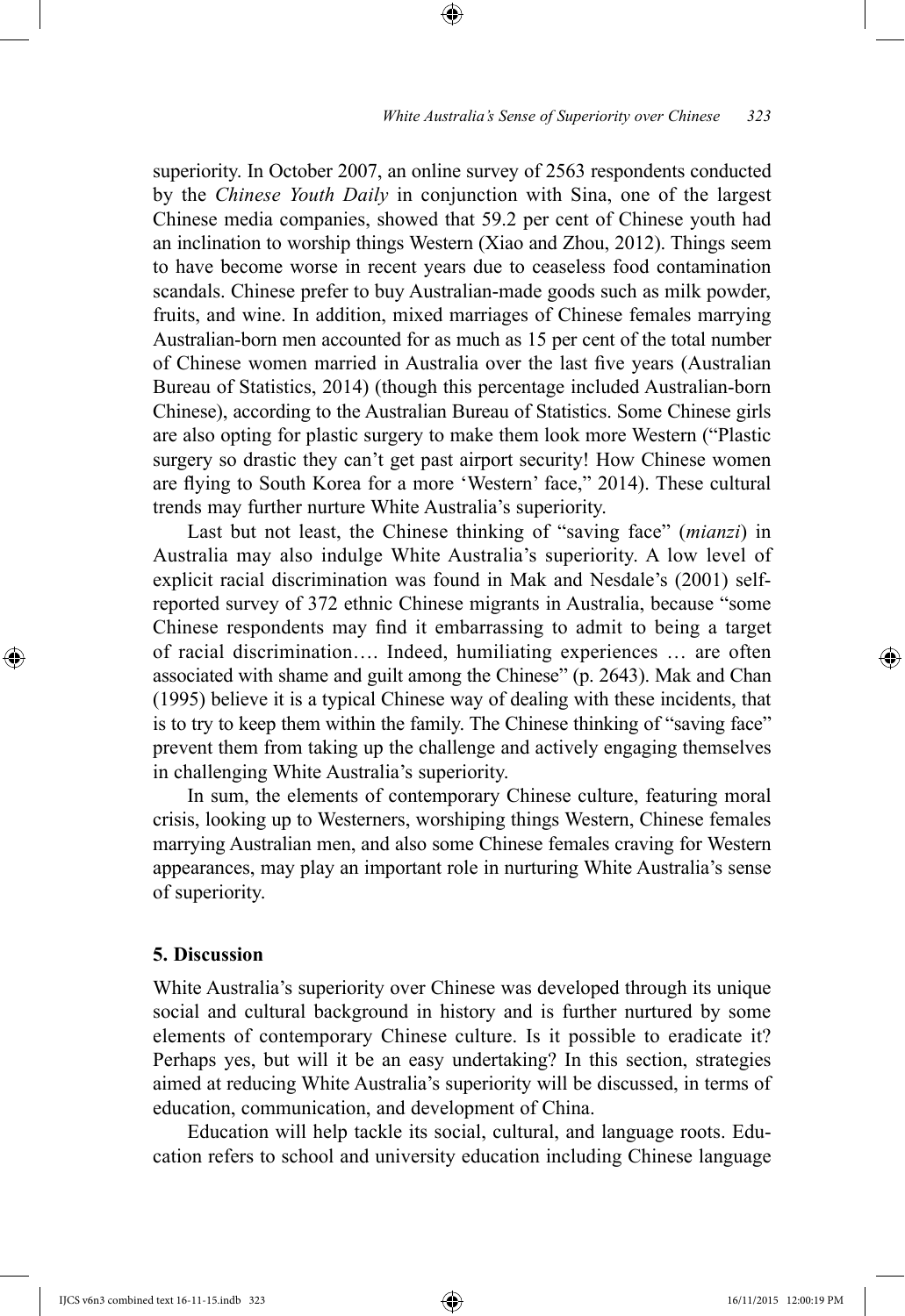⊕

and culture studies. Through education, people would become more cultured, leading to a change in habits and behaviour, in turn becoming more civilised. It is noted that ignorance has been a common cause of conflict throughout the history of mankind (UNESCO, 1951). Perhaps, with proper school and university education, Pauline Hanson would have found a skilled job and would not have found herself so racist. Through education, people can acknowledge the distinctiveness of other cultures and be made aware that culture is an active process. Societies have always been open to external influences and ideas and are in constant change. Since you cannot find two Indians who tell a story alike (Stocking, 1996), internal diversity of culture may be noted through education. Differences could be the outcome of habitual practice.

⊕

With the rise of China, the importance of education about China and the Chinese has gained the Australian Government's attention. By 2010, among 39 universities in Australia, 29 offered units or courses in Chinese language and 21 offered a unit or course in Chinese culture or society (S. Li, 2010). However, in 2008, the number of Chinese language students in Australian schools accounted for only 28 per cent of the number of students learning Japanese or Italian. At Year 12 nationally, only a scant 0.3 per cent of non-Chinese-background students take Chinese language. The small number of students learning Chinese language in Australian schools epitomises the dire situation of the dearth of white Australians who understand China and who can speak Chinese. This needs the Government's urgent attention.

Likewise, cultural exchange can help tackle its social and cultural roots. Cultural exchange can bring about changes in attitudes between peoples and their states. "It is indeed one of the common fallacies of the age to believe that international understanding is brought about automatically, as a result of the play of impersonal forces" (Zimmern, 1929, p. 55). Efforts in cultural exchange could be made in the forms of education, tourism, literature, arts, and diplomacy. These would exert an imperceptible influence on the other country, and may help win people's hearts and minds. Student exchange through studying overseas offer the best platform for cultural understanding. Tourists are also commonly seen as potential ambassadors for culture. Their apparently casual encounters with locals help enhance mutual cultural understanding, which in the local mind is a mere concept or idea. The importance of literature too, in creating a positive image of a country and its people must also not be underestimated. In fact, cultural exchange between the Chinese and Australian peoples has been growing steadily in the last few decades, and culminated between 2010 and 2012, when the Reciprocal Years of Culture between Australia and the People's Republic of China took place for the first time to become the largest ever international cultural promotion. It marked an unprecedented level of cultural exchange between the two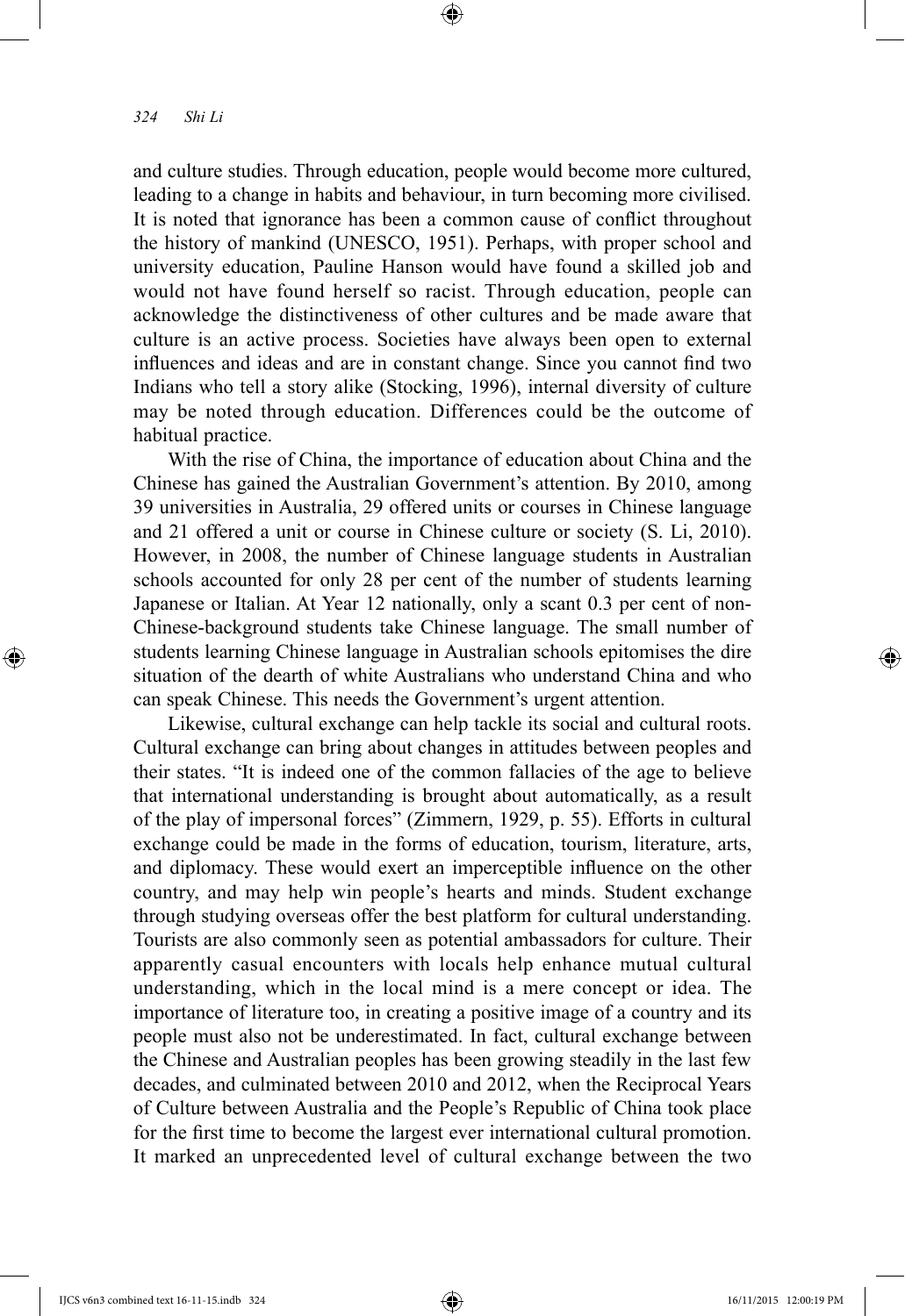countries in art, literature, exhibitions, concert tours and among everyday tourists, and in particular in the educational exchange of students and scholars.

⊕

The sustained economic development and political reform of China may play an important part in tackling the economic and political roots of White Australia's superiority. Although China's economic and political situation are not the focus of this article, their roles should not be underestimated in developing mutual respect. Chinese people catching up with Australians in terms of living standards, and human rights can help diminish this mentality. Zimmern warns that "good knowledge of different cultures may not necessarily lead to warmer feelings of friendship and respect" (1929, p. 55). This may indicate that the economic and political powers of a country and its people plays a very important role in gaining respect or eradicating superiority of other countries and peoples. Perhaps it is superiority in human nature that is reflected in social dimensions. Although China has risen to become the second largest world economy, due to its large population and poor social welfare systems, the average Chinese living conditions remain far lower than those of Australians. China is also not a democratic society and the Chinese are not able to enjoy universal human rights, such as the right to vote, freedom of speech, and transparent legislative and just judiciary systems. In summary, China's sustained economic development and political reform may help the Chinese enjoy similar living standards and human rights as Australians, which may play an important role in developing good manners, establishing mutual respect and diminishing White Australia's superiority.

# **6. Conclusion**

⊕

Although China has risen to become the second largest world economy, with a vital role in the biggest economic boom in Australia since the 1850s gold rush (Smyth, 2014, p. 38), White Australia's superiority over Chinese lingers. This article first presented the empirical evidence of racial superiority and racial discrimination against Chinese in Australia. Then, a theoretical framework of constructivism and an anthropological view of culture was established to explore its social and cultural roots. And with the theoretical support, the social and cultural background of Australian racial discrimination against Chinese was examined through the prism of history. Following that, the article looked at the social and cultural elements of contemporary China that may further nurture White Australia's superiority, such as the moral crisis within China, idolisation of Westerners, and worshiping Western goods. Finally, factors to diminish White Australia's superiority were discussed in terms of education, cultural exchange, and China's development. In conclusion, it can be said that the road to Australian respect for the Chinese will not be a short one.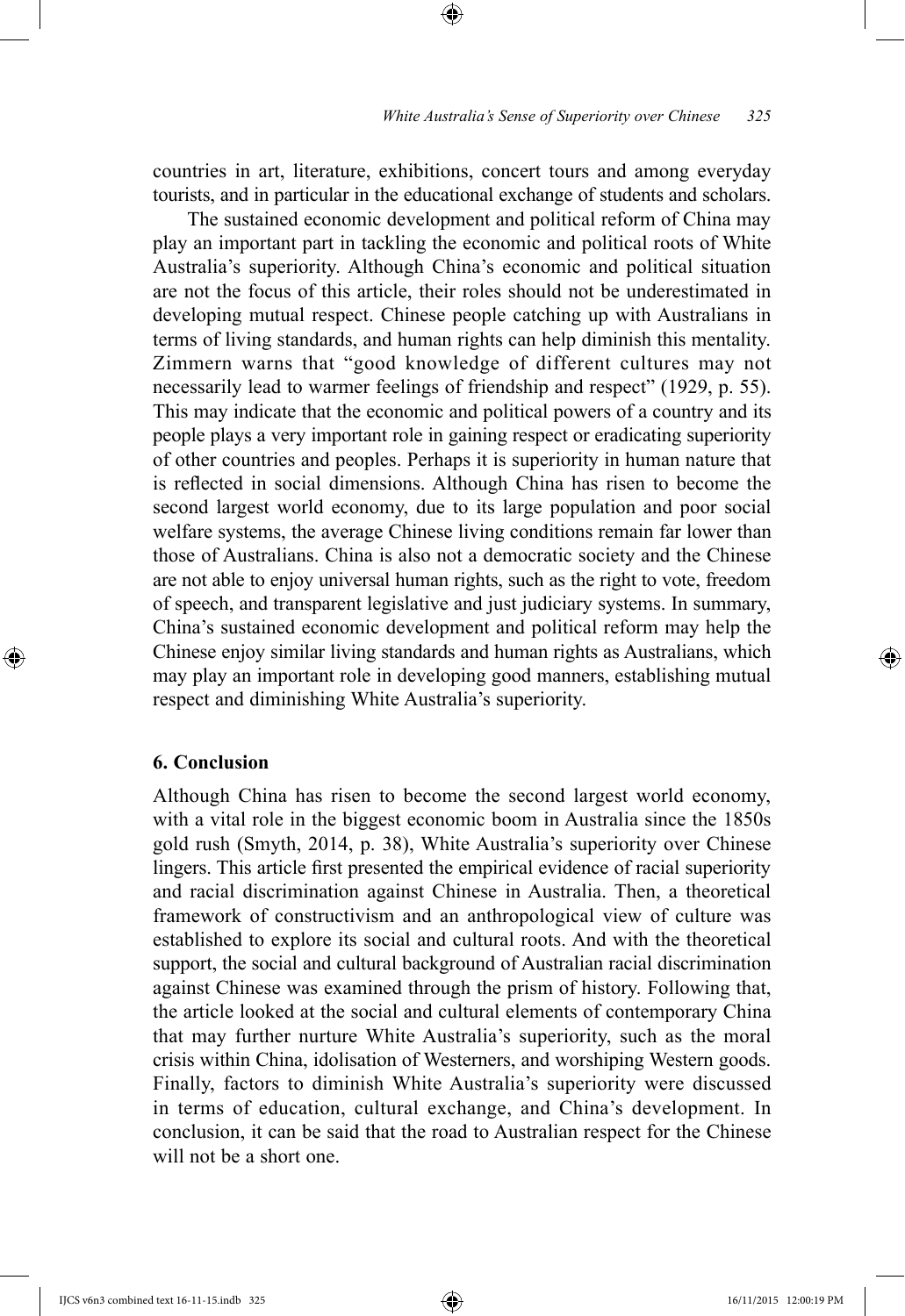## **Note**

⊕

\* Shi Li is a Lecturer at the School of Arts, University of New England, Australia. He received his PhD from University of Tasmania and MBA from LaTrobe University. He can be contacted at <*shi.li@une.edu.au*>.

## **References**

- Australian Bureau of Statistics (2013), *Reflecting a Nation: Stories from the 2011 Census, 2012–2013*, Canberra, Australia. Retrieved from <*http://www.abs.gov.au/ ausstats/abs@.nsf/Lookup/2071.0main+features902012-2013*>.
- Australian Bureau of Statistics (2014), *Marriages and Divorces, Australia, 2013* (cat. no. 3310.0), Canberra, Australia. Retrieved from <*http://agencysearch. australia.gov.au/s/search.html?collection=agencies&form=simple&profile= abs&query=marriage+ breakdown&start\_rank=11*>.
- Belot, H. (2015), "Government Found Guilty of Racial Discrimination", *The Canberra Times*. Retrieved from <*http://www.canberratimes.com.au/act-news/governmentfound-guilty-over-racial-discrimination-case-at-canberra-hospital-20150119- 12tb4z.html*>.
- Berman, G. and The Victorian Equal Opportunity and Human Rights Commission (2008), *Harnessing Diversity: Addressing Racial and Religious Discrimination in Employment*, Melbourne: A Collaborative Project between the Victorian Multicultural Commission and the Victorian Equal Opportunity and Human Rights Commission.
- Bloomberg (2014), "Most Innovative in the World 2014: Countries", in *Bloomberg Rankings* (ed.), New York, NY: Bloomberg.
- Booth, A.L., Leigh, A. and Varganova, E. (2011), "Does Ethnic Discrimination Vary across Minority Groups? Evidence from a Field Experiment", *Oxford Bulletin of Economics and Statistics*, Vol. 74, No. 4, p. 27.
- Broome, R. (1994), *Aboriginal Australians* (2nd ed.), St. Leonards, Australia: Allen & Unwin.
- Cal, P. (2012), "'This City is so Dangerous': Outrage in China over Sydney Train Assault", *The Sydney Morning Herald*. Retrieved from <*http://www.smh.com.au/ national/this-city-is-so-dangerous-outrage-in-china-over-sydney-train-assault-20120424-1xiv4.html*>.
- Cobb, P. (1996), "Where is the Mind? A Coordination of Sociocultural and Cognitive Constructivist Perspectives", in C.T. Fosnot (ed.), *Constructivism: Theory, Perspectives, and Practice*, New York, NY and London, England: Teachers College Press, pp. 34-52.
- Coorey, P. and Walker, T. (2014), "Clive Palmer Stands by China 'Mongrels' Insult", *The Australian Financial Review*. Retrieved from <*http://www.afr.com/news/ politics/national/clive-palmer-stands-by-china-mongrels-insult-20140819-jknmh*>.
- Dunn, J. and Plomin, R. (1990), *Separate Lives: Why Siblings are so Different*, New York, NY: Basic Books.
- Dunn, K.M. (2003, 18-20 Feb.), "Racism in Australia: Findings of a Survey on Racist Attitudes and Experiences of Racism". Paper presented at the "The Challenges of Immigration and Integration in the European Union and Australia", Sydney.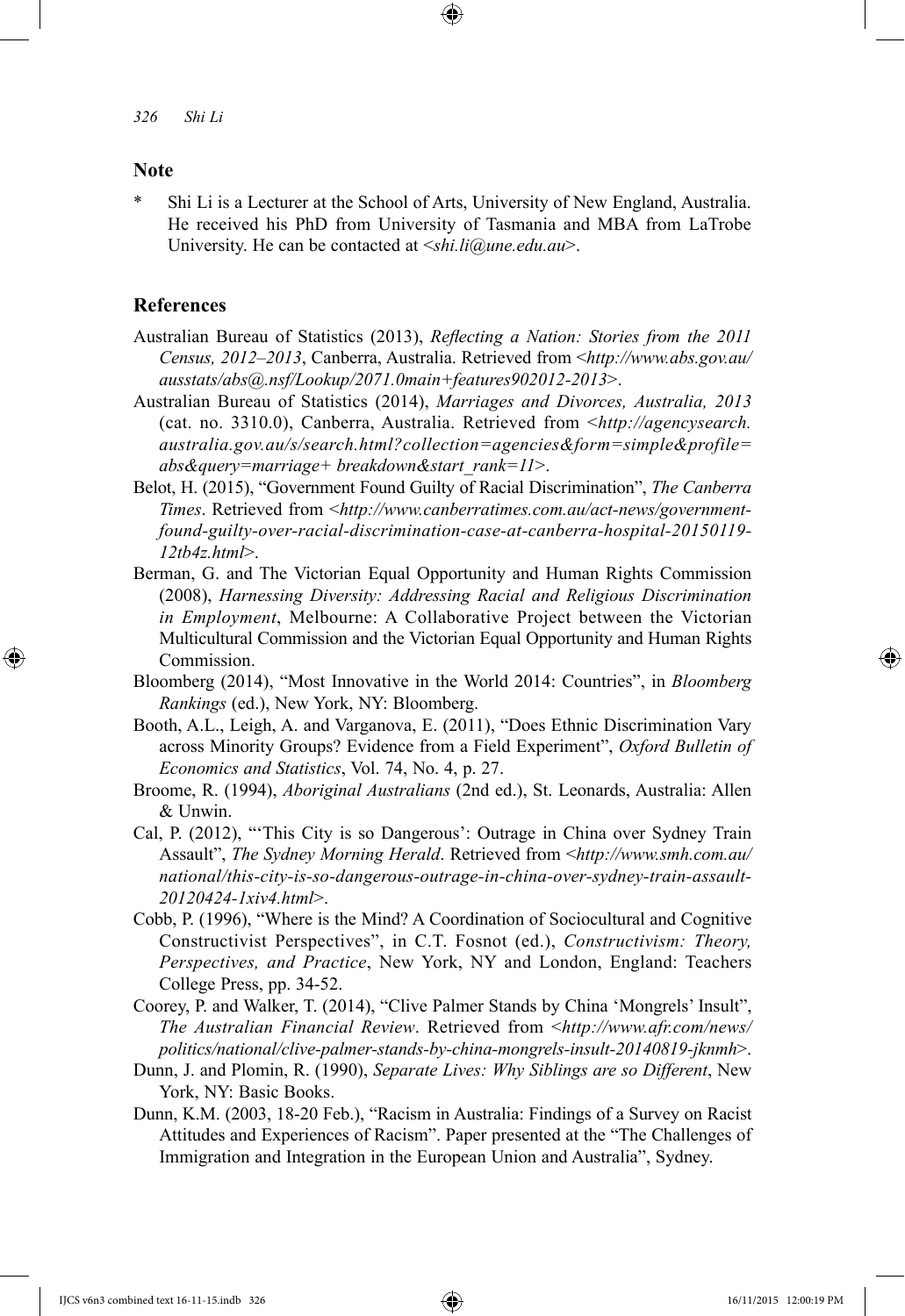Ewins, R. (2006), "Regulation, Participation, and Chinese Communities in Australia, 1860-1940 (review)", *Pacific Affairs*, Vol. 79, No. 2, pp. 355-356.

⊕

- Gu, P. (1999), "Chinese are not Inferior to Foreigners", *Chinese Sociology and Anthropology*, Vol. 31, No. 4, p. 10.
- Guo, Y. (2004), *Cultural Nationalism in Contemporary China*, London, England: Routledge.
- Guo, Y. (2012), "Classes Without Class Consciousness and Class Consciousness Without Classes: The Meaning of Class in the People's Republic of China", *Journal of Contemporary China*, Vol. 21, No. 77, pp. 723-739.
- Healy, G. (2010), "Survey Shows Racism Rampant", *The Australian*. Retrieved from <*http://www.theaustralian.com.au/higher-education/survey-shows-racism-rampant/ story-e6frgcjx-1225847654617*>.
- Hergenhahn, B.R. (2005). *An Introduction to the History of Psychology* (5th ed.), Belmont, CA: Thomson/Wadsworth.
- Kelley, D.L. (2011), "Chinese Australians Owed Apology for Discrimination against Forebears", *The Sydney Morning Herald*. Retrieved from <*http://www.smh.com. au/federal-politics/society-and-culture/chinese-australians-owed-apology-fordiscrimination-against-forebears-20110629-1gr05.html*>.
- Lane, W. (2011), *White or Yellow? The Race War of 1908 AD*, Sydney, Australia: Little Darling Publications.
- Li, S. (2010), "Chinese Curriculum Design and Motivation of Chinese Background Students in Australian Tertiary Education", *Asian Social Science*, Vol. 6, No. 3, pp. 3-11.
- Li, S. (2013), "'Benevolence' of Confucianism in the Eyes of Australian High School Teachers", *Asian Social Science*, Vol. 9, No. 11, pp. 33-40.
- Li, Z. (2012), "Zai Wuhan Diuche Ribenren: Xiwang Zhongguoren Neng Dui Bici Genghao" [Japanese Losing a Bike in Wuhan: Wish Chinese Would be Nicer to Each Other], *Zhongguo Guangbo Wang* [*China Radio Net*]. Retrieved from <*http:// www.cnr.cn/gundong/201205/t20120531\_509753136.shtml*>.
- Loosemore, M. and Chau, D.W. (2002), "Racial Discrimination towards Asian Operatives in the Australian Construction Industry", *Construction Management and Economics*, Vol. 20, No. 1, pp. 91-102. (doi: 10.1080/01446190110090996)
- Mak, A.S. and Chan, H. (1995), "Chinese Family Values", in R. Hartley (ed.), *Families and Cultural Diversity in Australia*, St Leonards, NSW, Australia: Allen & Unwin.
- Mak, A.S. and Nesdale, D. (2001), "Migrant Distress: The Role of Perceived Racial Discrimination and Coping Resources", *Journal of Applied Social Psychology*, Vol. 31, No. 12, pp. 2632-2647.
- Markus, A. (2004), "Reflections on the Adminstration of the 'White Australia' Immigration Policy, in S. Couchman, J. Fitzgerald and P. Macgregor (eds), *After the Rush: Regulation, Participation and Chinese Communities in Australia, 1860-1940* (Special ed., Vol. 9, pp. 51-58), Victoria, Australia: Otherland Literary Journal.
- Mead, M. (1942/1943), *And Keep Your Powder Dry: An Anthropologist Looks at America*, New York: William Morrow and Company.
- Miller, B. (2011), "Chinese Australians Want Apology for Discrimination", *ABC News*. Retrieved from <*http://www.abc.net.au/news/2011-06-30/chinese-australians-wantapology-for-discrimination/2778014*>.

⊕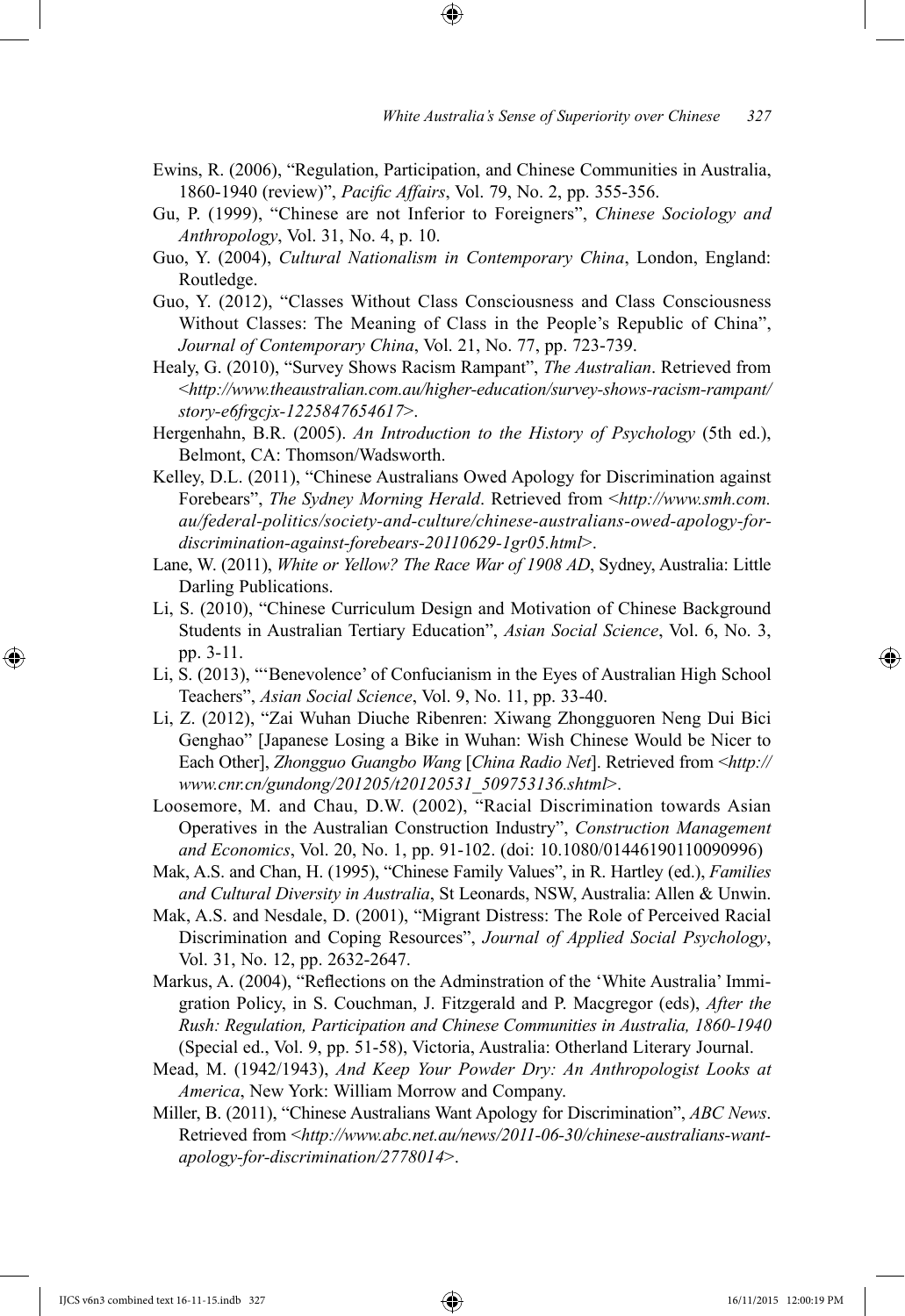⊕

- Oliver, A. (2014), "The Lowy Institute Poll 2014". Retrieved from <*http://www. lowyinstitute.org/publications/lowy-institute-poll-2014*>
- Palfreeman, A.C. (1967), *The Administration of the White Australia Policy*, Melbourne, Australia: Melbourne University Press.
- "Plastic Surgery so Drastic They Can't Get Past Airport Security! How Chinese Women are Flying to South Korea for a More 'Western' Face" (2014), *Daily Mail*. Retrieved from <*http://www.dailymail.co.uk/femail/article-2830602/ Plastic-surgery-drastic-t-past-airport-security-Chinese-women-flying-South-Korea-Western-face.html*>.
- Si, J. (2010), "The Moral Degeneration of Our Times", *China Daily*. Retrieved from <*http://www.chinadaily.com.cn/opinion/2010-12/04/content\_11651984.htm*>
- Sleeman, J.H.C. (1933), *White China: An Austral-Asian Sensation*, Sydney, Australia: Alert Press.
- Smyth, J. (2014), "Australia: From Mining to Dining", *Financial Times*. Retrieved from <*http://www.ft.com/intl/cms/s/0/4161f052-e586-11e3-8b90-00144feabdc0. html#axzz3ZJms40XM*>
- Steen, R.G. (1996), *DNA and Destiny: Nature and Nurture in Human Behavior*, Boston, MA: Da Capo Press.
- Stocking, G.W. (1968/1982), *Race, Culture, and Evolution: Essays in the History of Anthropology*, Chicago, IL and London, England: The University of Chicago Press.
- Stocking, G.W. (1996), *Volksgeist as Method and Ethic: Essay on Boasian Ethnography and the German Anthropological Tradition*, Madison, WI: University of Wisconsin Press.
- Strahan, L. (1996), *Australia's China: Changing Perceptions from the 1930s to the 1990s*, Hong Kong: Cambridge University Press.
- Teo, C. (2012), "Racism Widespread in Australia: Teo", *AM-Australian Broadcasting Corporation*. Retrieved from <*http://www.abc.net.au/am/content/2012/s3410940. htm*>.
- "The Moral Crisis in China: Part I Seven Areas that Showcase China's Moral Crisis" (2012), *Chinascope*, No. 55, pp. 6-15.
- "The Moral Crisis in China: Part II Traditional Chinese Culture" (2012), *Chinascope*, No. 56, pp. 13-18.
- "The Moral Crisis in China: Part III How the Communist Party Destroyed the Chinese Spirit" (2012), *Chinascope*, No. 58, pp. 6-14.
- UNESCO (1951), *UNESCO Constitution*. Retrieved from <*http://www.unesco.org/ education/information/nfsunesco/pdf/UNESCO\_E.PDF*>.
- Vygotsky, L.S. (1979), "Consciousness as a Problem in the Psychology of Behavior", *Soviet Psychology*, Vol. 17, No. 4, p. 33.
- Walker, D. (1999), *Anxious Nation* (1st ed.), Brisbane, Australia: University of Queensland Press.
- Walker, I. (2001), "The Changing Nature of Racism: From Old to New?", in M. Augoustinos and K. Reynolds (eds.), *Understanding Prejudice, Racism and Social Conflict*, London, England: Sage, pp. 24-42.
- Xiao, S. and Zhou, Q. (2012), "Diaocha Xianshi Jinliucheng Qingnian Renwei Guoren Pubian Chongyangmeiwai" [Survey Shows that Nearly 60% Youth Consider Chinese People Generally Worship Things Foreign and Fawn on Foreign

*<sup>328</sup> Shi Li*